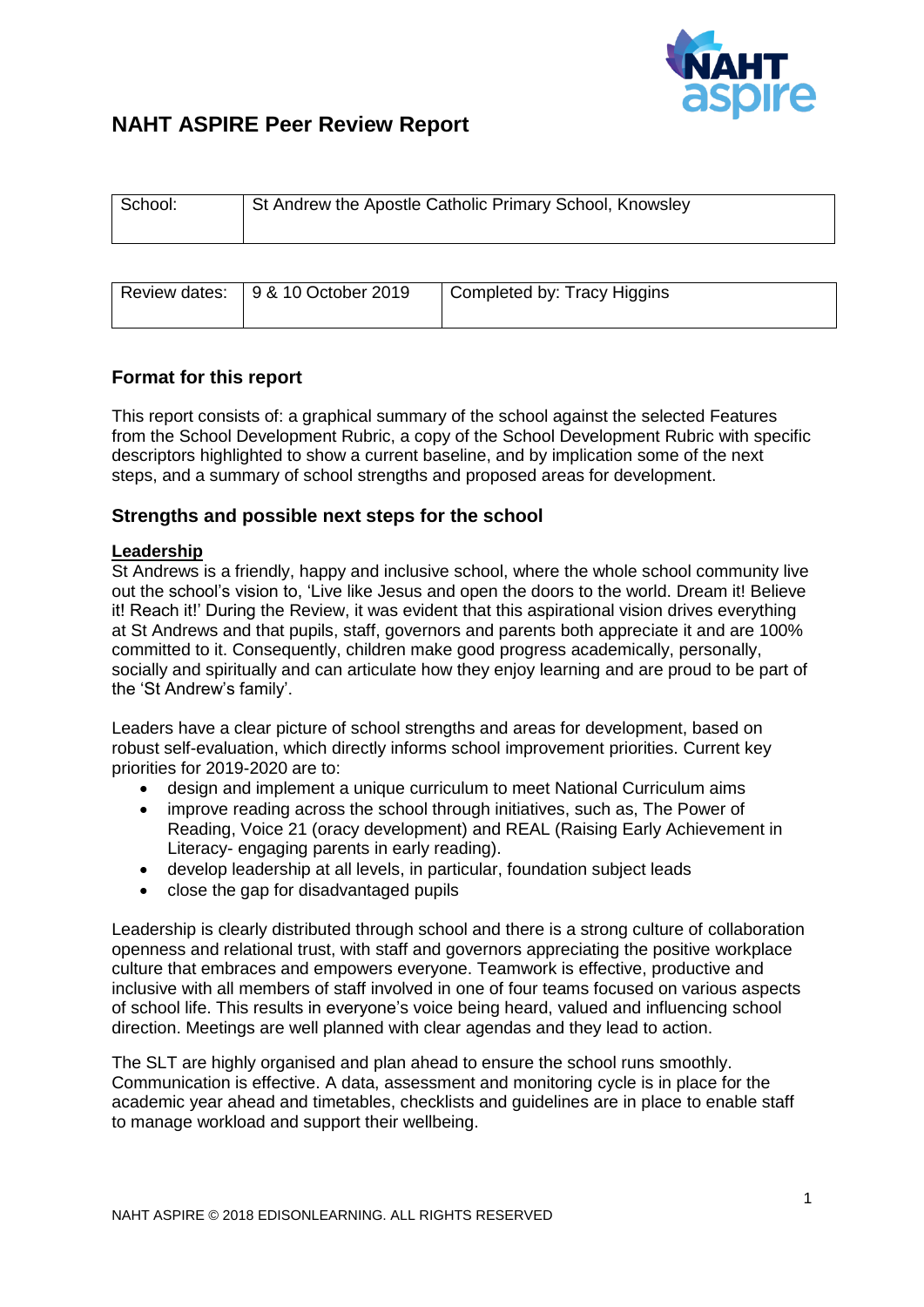

Leaders manage change well and ensure the school's vision and

improvement priorities are central to decision-making and the way new systems and strategies are introduced and implemented. The current focus on adapting and improving the curriculum is providing subject leads with opportunities to reflect on the strengths of their subjects, plan forward and monitor and evaluate the impact of teaching and learning across the school. Providing leadership support for subject leads to enable them to be effective, articulate intent, successes and next steps; and action plan in response, is a key priority.

Teachers feel empowered to adapt learning and are solution focused. Staff engage in high quality professional development, including nationally renowned qualifications, such as NPQH and NPQSL. They work in partnership with the Maths Hub and have received training to support the implementation of key strategies, such as The Power of Reading and Read, Write, Inc. In addition staff work in learning triads visiting each other's classrooms and sharing practice. There is a commitment from leaders to further develop peer learning.

Across the school, teacher knowledge of and adaption for each child to support their individual progress is impressive and has high impact. Emphasis is placed on ensuring the learning environment is designed to promote independence and inspire learning. Teachers work together with support staff to plan, evaluate and ensure the maximum pupil progress. Parental feedback is positive about the way the school educates and cares for their children. They consider the school to be a family and highlighted the personalised education each child receives. Without exception the parents interviewed, highly recommend the school.

The governing body provides strong leadership, sharing the school's vision and values and articulating the school aim for all children to experience success whilst at school and beyond. They have a wide range of skills that serve the school well and support the school in building positive links with Hope University in Liverpool. The committee structure ensures time is used well and meetings are focused. Documentation received from school leaders is clear and informative. Governors have great respect for the Headteacher and whole staff team, support and challenge them appropriately and have a deep understanding of the current strengths and priorities.

#### **Learning Environment**

The school's Catholic vision and distinctiveness is evident in the environment and relationships. Leaders, governors, staff and children can articulate the vision and aims that underpin the work of the school. Children recall and understand the School Charter. They feedback it helps them with their learning and behaviour. During the Review, leaders, staff, parents and governors spoke of how the school focused on making 'success for everyone' a reality. SLT indicated that this aspect of the school's intent needs to be more explicit in the wording of the vision and that they will review the school's Vision, Values and Charter to ensure they fully reflect the aspiration and desired success for all the children, clearly and succinctly.

Throughout the Review, it was evident the school has an open door ethos, and the welcome and hospitality received by families and visitors is special. Parents described the 'warm feel' of the school and the children say their teachers are kind and encouraging.

Teamwork is well developed. Staff relationships are positive, they see themselves as role models and lead by example. All staff engage in one of four teams: Well-being, Outdoor, Indoor and Outreach. These teams have autonomy over aspects of school life; a remit to enhance provision, develop community and fundraise, as appropriate. They have implemented a range of initiatives, including after-school yoga, engaging with mental health specialists to spread expertise and the introduction of 'Ishi' – a well-being pebble character, who has become important for staff and children. They have developed the outdoor environment, raised funds and planned and delivered community events. Reflecting on this teamwork, SLT believe it has benefitted the school bringing in funding, supporting staff and pupil wellbeing and developing community engagement. The next step is to link this teamwork more explicitly to the vision.

Learning spaces across the school are purposeful, well designed and used to maximise learning. Displays are high quality, stimulating and consistently reflect the vision and values. The Catholic distinctiveness is apparent through the school, with affirmations, Bible references linked with learning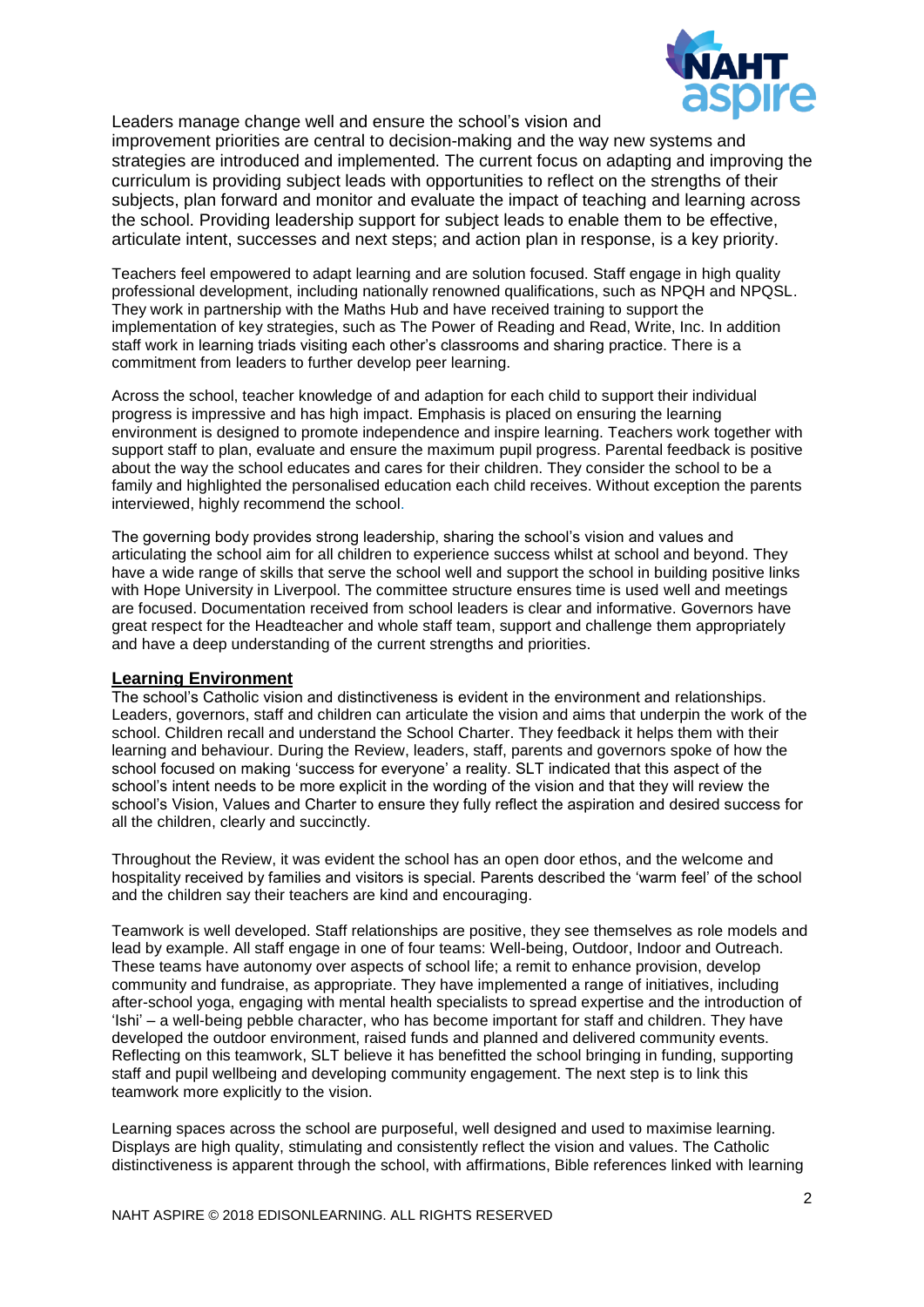

and action. There is a focus on Reading across the school, with each class having an inviting reading area. Children are encouraged to read for pleasure, through Reading Challenges and are proud (as the display highlights) to be photographed in the Reading Wings!

Corridors are used effectively as a learning resource with an interactive enhanced area for each subject, which includes inviting resources, key questions and subject specific vocabulary. Pupils access these areas in 'guided' time where they complete focused work. Subject Leads ensure guidelines are in place to support learning.

Around school it is evident that there is an emphasis on aspiration, with the Aspirations Wall, Scientist of the Month etc. Pupils take up a wide range of responsibilities, including Y6 Prefects, Eco-Group, Reading Ambassadors, Buddies and Maths Champions. These are in addition to the School Council, with Head Boy and Head Girl.

Learner voice is valued. Children are involved in decision-making and have direct input into school life, such as charitable events and the playgrounds. During the review children articulated what the school does well and gave positive feedback about learning. It was evident they are proud to attend the school and appreciate how the teachers make learning 'interesting and exciting'. Leaders plan to develop the learner voice system, so that it impacts on teacher planning and lesson design.

The school offers a wide range of extra-curricular activities, which enhance the curriculum and promote the development of personal and social skills. Pupils benefit from a range of visits and experiences. It was evident through pupil and parent discussion that the broad range of opportunities on offer motivate and engage pupils and enhance their learning.

#### **Pedagogy and Curriculum**

Leaders have a determined focus to ensure teaching and learning is as effective as possible and have a good grasp of the elements of effective teaching. The school are focused on developing independence, engagement, ensuring prior learning is built on, tasks are pitched right, and children take pride in their work and are productive and active. There has been an emphasis on linking learning to real life and making it purposeful. Reviewers commented upon the authentic teaching seen and reflected that classroom routines and organisation are well-established and time managed effectively.

Lesson visits highlighted that lessons are well designed and engaging and that the recent introduction of The Power of Reading is having a positive impact on developing reading skills and a passion for books. Embedding the Power of Reading and updating reading books is a focus of this year's SIP.

All staff are involved in observations, every member of the team has observed other members of staff teaching. As a result, staff pick up teaching tips and adapt and improve practice. There is a focus on challenging children to achieve greater depth across a range of subjects. It was evident that questioning is effective in supporting children to deepen their thinking. Questions in the enhanced areas are well designed to engage children in research, thinking and solution planning, and it is an expectation that when work is completed, children will record key learning to present it to their teacher. Subject leaders are providing subject specific guidance to teachers so they are aware of GD standards and can challenge children to achieve them.

Key strategies to support a consistent approach to teaching learning and life skills, are the PSHE curriculum, the Charter and the variety of different strategies and approaches teachers use to help children become better learners, such as, Thinking Hats, Bubble Maps and Learn 2 Learn strategies including learning team roles, like running reporter etc. In discussion with children, parents and governors it is clear that intentionally teaching and developing learning and life skills is important to the school. The next step is to build more consistency in learning to learn skills across all classes and consider the most appropriate way to assess these skills.

It was clear from the book look and dialogue with children that the curriculum covers a range of subjects and inspires a love of learning. However, improving and adapting the curriculum and making more intentional links with reading is underway and it will be difficult to evaluate the impact of the new changes until later in the academic year.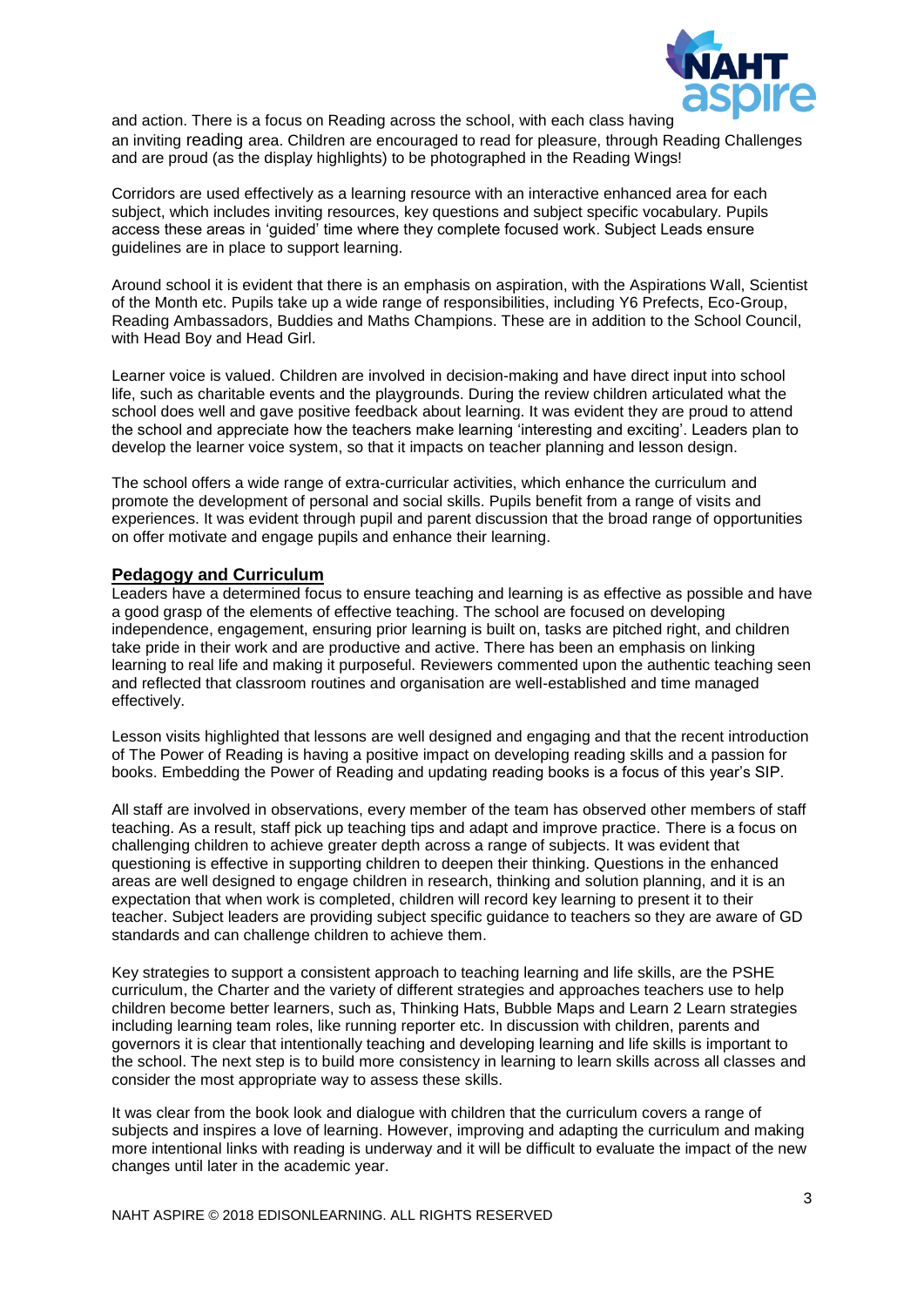

#### **Assessment for Learning**

Leaders have an in depth understanding of the performance of cohorts, groups, sub-groups and individual pupils. Data is collected termly and analysed by leaders and teachers prior to pupil progress meetings, where discussions focus on highlighted groups and individual children. Target groups of pupils are carefully monitored throughout the year with teachers ensuring provision enables the learners to make good progress. The system is robust and ensures all children are closely monitored and teaching approaches are adapted to meet need.

The team engage in informal dialogue about children's learning on a regular basis and staff take collective responsibility for the pupils in their care. As a result, all staff know the children well and solution plan together supporting each other with new pedagogical approaches.

Learners enjoy a range of focused feedback to which they respond well. They are clear about what they need to do to improve and can talk with confidence about their progress. When asked to share pieces of work that they were proud of the majority of learners chose pieces which linked to The Power of Reading, showing their high levels of engagement with the new book immersion approach.

The Feedback and Marking Policy is implemented consistently across subjects with the marking code (5 Stars) providing pupils with specific feedback, whilst keeping teacher written comments to a minimum, thus reducing workload. Success criteria and learning objectives are shared with the children in the lesson but not explicitly written in books. Both English and maths books have contracts in the front outlining expectations. As the children keep the previous year's books, progress over time is evident. Children have a range of books, so writing is found in English Books, extended Writing Books and their Independent Books. Additionally, some writing in recorded in Foundation Subject books. As a consequence of the number of books, it was difficult to follow a child's progress in writing. The school note that since the introduction of The Power of Reading, there is some inconsistency about the amount of writing in books during the initial immersion in book phase, which they anticipate will have an implication on moderation. The plan moving forward is to adapt and build in writing opportunities during immersion and to review the feedback and marking policy, making '5 Star' clear and consistent and reviewing best practice in self and peer assessment.

#### **Student and Family Support**

Strategies to promote and ensure equality and inclusion are central to all aspects of school life. This was confirmed through pupil, parent, teaching and support staff feedback, as well as in SLT discussions throughout the Peer Review. The SENDCO, Learning Mentor, SLT and whole staff team are passionate about supporting vulnerable children and have extensive subject knowledge. Their dedication to serving children and families was noted and appreciated by the parents and governors interviewed.

Pupil outcomes for vulnerable groups of learners are generally good, including for pupils with SEND. The Inclusion Register includes all children with an additional need and systems are designed to ensure no child falls through the net. Class teachers screen all children in their class, identifying any barriers to learning, and communicating effectively with the Inclusion Team as required.

Both the SENDCO and Learner Mentor provide highly effective leadership, supporting the staff team with professional development and providing tailored support. Groups of children with similar needs receive targeted support to reduce barriers and close gaps in learning. Identification systems are regular reviewed. Recent data analysis shows pupils entitled to pupil premium funding need to close gaps in learning and the school is committed to further improving outcomes for them. As a result, they are joining the Solution Satellite and comparing the outcomes of the various pupil premium groups i.e. those with SEND or an identified barrier with the 'pure' pupil premium children, to plan personalised learning programmes for identified children.

Teacher ownership of educational accountability for all children is high, leaving the SENDCO to work at a strategic level. Teaching Assistants support identified children in class where EHCPs are in place. However, they are conscious of developing pupil independence, so maintain a balance of support and encouraging independence.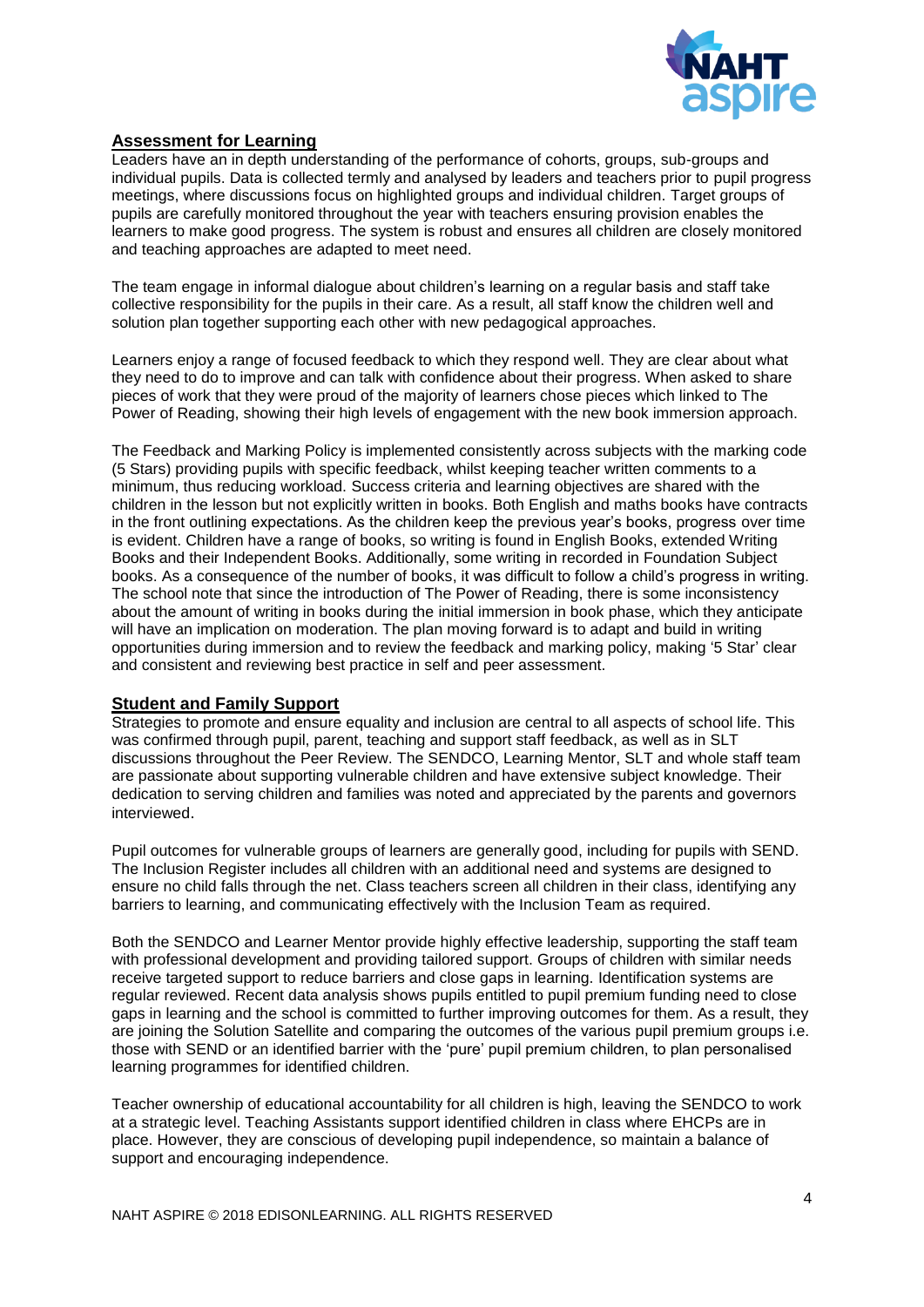

The school works well with external agencies and are determined and persistent in employing specialist support where needed to ensure children have the best opportunities to succeed. They buy in a Half Day per fortnight Peripatetic Teacher, who has a great impact on pupil learning and teacher support. The school reviews the impact of external agencies annually.

Parents spoke with warmth and affection about the school. They appreciate the range of activities on offer and good home-school communication. Attendance at Parents evenings is high. They are held twice a year for all pupils and termly for children with an identified special educational need. Parental consultations for pupils with SEND are hosted by the SENDCO and there is a culture of open dialogue. Children are invited and present at these meetings, but have limited involvement in them. Parents say they appreciate being invited in to take part in learning activities as part of the school's plan to ensure they are as equipped as possible to understand their child's learning experiences, and support them at home. The school are considering how to further improve learner voice within the process.

The parents interviewed appreciate the inclusive ethos, find teachers helpful and approachable, say their children make excellent progress and are delighted their children attend St Andrew's. They spoke of these overwhelmingly positive views being representative of all parents.

# **Vulnerabilities**

Vulnerabilities are defined as likely to cause performance issues that could lead to an RI Ofsted judgement and/or likely to cause significant limitation on further improvement of achievement.

No vulnerabilities were identified from the self-evaluation or peer review process.

### **Suggested opportunities and strategies for development**

- 1. To build on the learner voice opportunities already established in the school, by establishing more formal learner voice systems ensuring children actively engage and participate in the decision making processes that influence learning provision and the learning environment, resulting in learner voice impacting on teacher planning and lesson design.
- 2. To embed the new curriculum, ensuring subjects and themes link more authentically and the implementation of the curriculum is effective and impacts on pupil outcomes.
- 3. Develop leadership at all levels, so subject leadership is more effective and having an impact on learning.
- 4. Leaders and governors to further develop the vision statement to make more explicit reference to the success they desire for the children, both in school and in life.
- 5. Review the feedback and marking policy, making 5 Star clear and consistent and reviewing best practice in self and peer assessment.

**Tracy Higgins** Lead Reviewer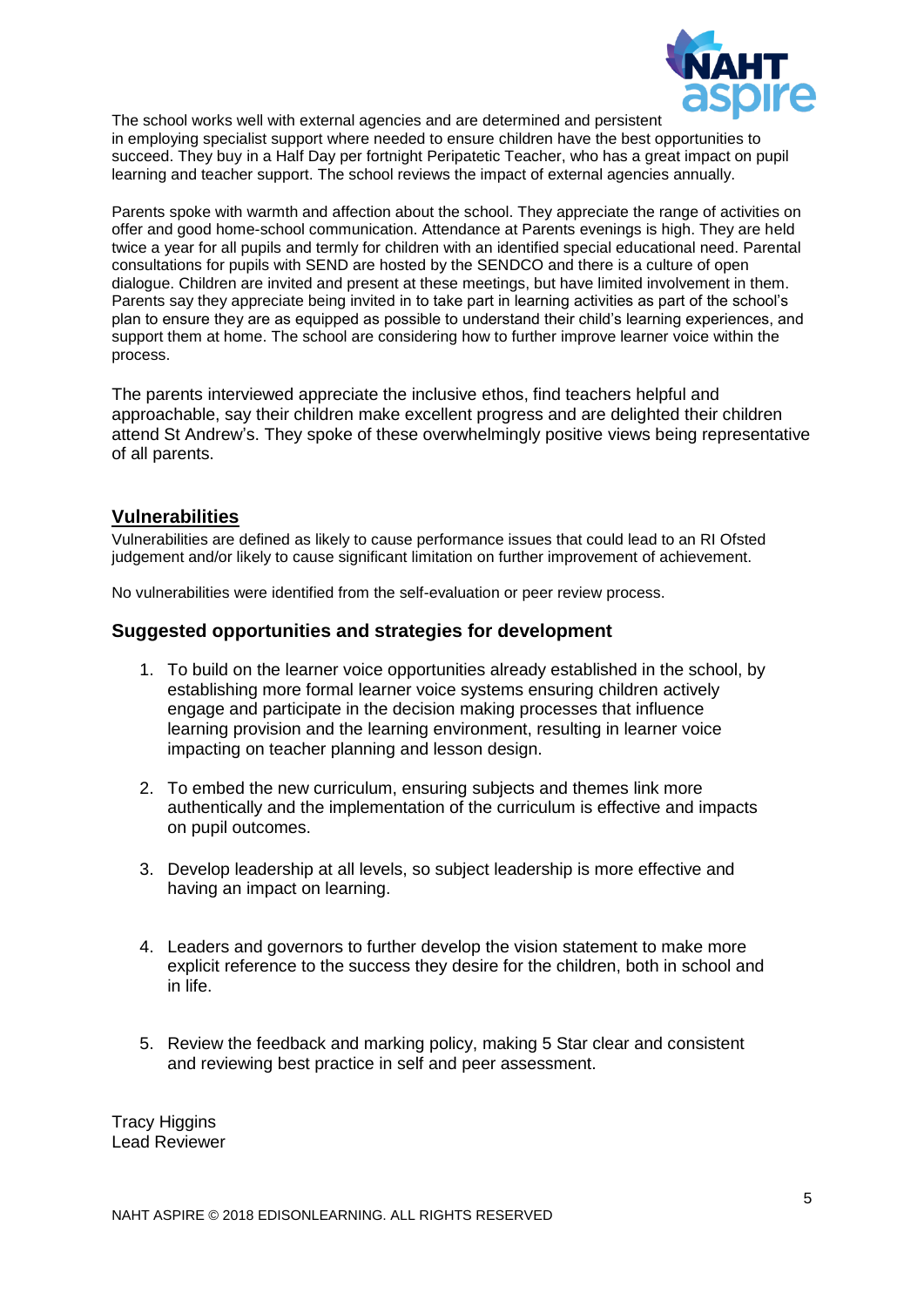

# **Summative Review Outcomes**

Key to stage of development

| Emerging    |
|-------------|
| Developing  |
| Established |
| Leading     |

| Leadership                                                              |              | <b>Learning Environment</b>                     |              |
|-------------------------------------------------------------------------|--------------|-------------------------------------------------|--------------|
| <b>Feature</b>                                                          | <b>Stage</b> | <b>Feature</b>                                  | <b>Stage</b> |
| <b>A</b> Vision and values                                              |              | <b>A</b> Core values                            |              |
| <b>B</b> Distributed leadership                                         |              | <b>B</b> Behaviour and<br>relationships         |              |
| <b>C</b> A culture of teamwork                                          |              | <b>C</b> Using spaces<br>to promote<br>learning |              |
| <b>D</b> Leadership structure and<br>the role of the Leadership<br>Team |              | D Displays for<br>learning                      |              |
| <b>E</b> Leading teaching and<br>learning                               |              | <b>E</b> Learner voice                          |              |
| <b>F</b> Self-evaluation and<br>development planning                    |              | <b>F</b> Learner<br>enrichment                  |              |
| <b>G</b> Commitment to school<br>improvement priorities                 |              |                                                 |              |
| <b>H</b> Accountability and<br>recognition                              |              |                                                 |              |
| I Change management                                                     |              |                                                 |              |
| $J$ Teacher development<br>and effectiveness                            |              |                                                 |              |
| K Governance                                                            |              |                                                 |              |

| <b>Pedagogy &amp; Curriculum</b>         |              | <b>Assessment for Learning</b>       |              |
|------------------------------------------|--------------|--------------------------------------|--------------|
| Feature                                  | <b>Stage</b> | <b>Feature</b>                       | <b>Stage</b> |
| A Effective learning and teaching        |              | A Data driven decision making        |              |
| <b>B</b> Matching teaching with learning |              | <b>B</b> Tracking learner progress   |              |
| C Teachers' planning for learning        |              | <b>C</b> Teacher teamwork to improve |              |
|                                          |              | learner progress                     |              |